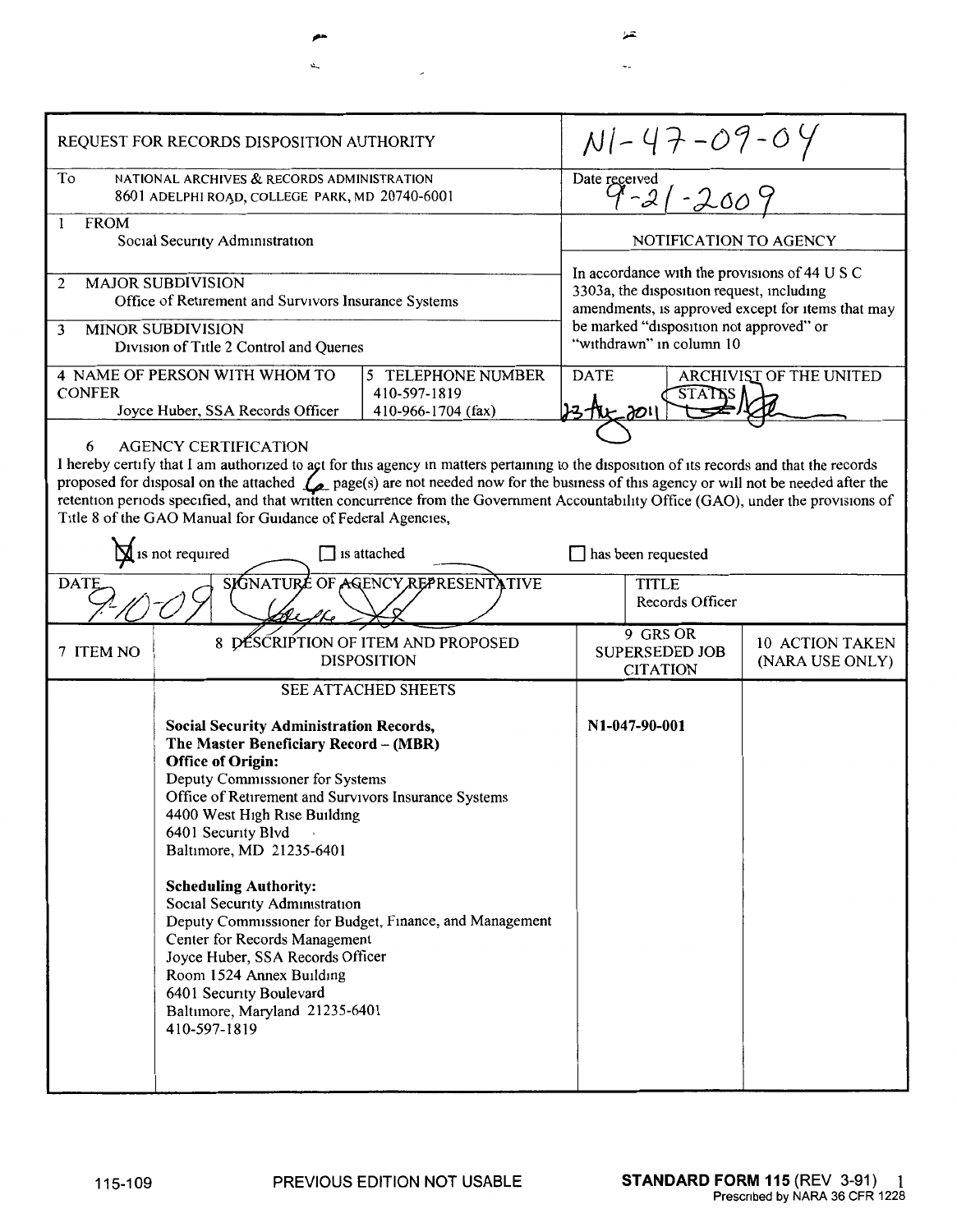### I. **Master Beneficiary Record**

This schedule provides authoritative instructions for the disposition of mission-related agency mformation contamed m the *Master Beneficiary Record (MBR)* regardless of media It grants authonty for the disposition of existmg and future MBR records

#### **Master Beneficiary Record (MBR)**

Generally, the MBR consists of a system of electronic records that contain certain information about all Social Security beneficiaries who are, or were, entitled to receive Retirement and Survivors Insurance (RSI) or Disability Insurance (DI) benefits under Title II of the Social Security Act (the Act) or to be enrolled m the Hospital or Supplementary Medical Insurance (SMI) programs under Title XVIII of the Act The record system includes individuals who have received an RSI or DI payment since November 1978 - even if their payment is not part of an ongoing award of benefits, individuals (non-claimants) on whose earnings records former spouses apply for RSI or DI benefits, persons who are only enrolled in the HI or SMI programs, and claimants whose benefits have been denied or disallowed

An MBR for an individual is established on an account basis when an initial claim action is received The system also contams short references to records for persons entitled to Supplemental Secunty Income (SSI) payments, Black Lung benefits or Railroad Retirement Board benefits The MBR also houses a record of the amount of Federal tax withheld on benefits paid to nonresident ahens and the aggregate amount of benefit payments, repayments and reductions with respect to an individual in a calendar year A record is mamtamed under each md1v1dual's Social Secunty number (SSN) However, 1f the mdividual has filed on another person's SSN, only a short "pomter" record is mamtamed Personal and general data about the claim is mamtamed under the SSN of that claim Data about the claimant can be accessed usmg the claimant's SSN or the SSN on which benefits have been awarded or clauned

#### **A. Inputs**

Inputs to the MBR are fed from data collection screens used by Agency employees during the application process, data collection screens used by applicants or their representatives on their own computers when applying online, automated matches with other internal and external record systems, and similar processes

Disposition: Temporary. Destroy/delete when information is entered into the master file and verified.  $GRS$  20, item  $2+3$ 

#### **B. Outputs**

The MBR provides for an account of activity on a particular individual's record In addition, statistical figures are derived from the MBR for actuarial and management purposes Sec 71 Federal Register 1826-1829 for other uses of MBR system record outputs

**Disposition: Temporary. Destroy/delete when no longer needed for business purposes or**  $\frac{1}{2}$  after 3 years – whichever is later.  $\frac{1}{2}$   $\frac{1}{2}$   $\frac{1}{2}$   $\frac{1}{2}$   $\frac{1}{2}$   $\frac{1}{2}$ 

1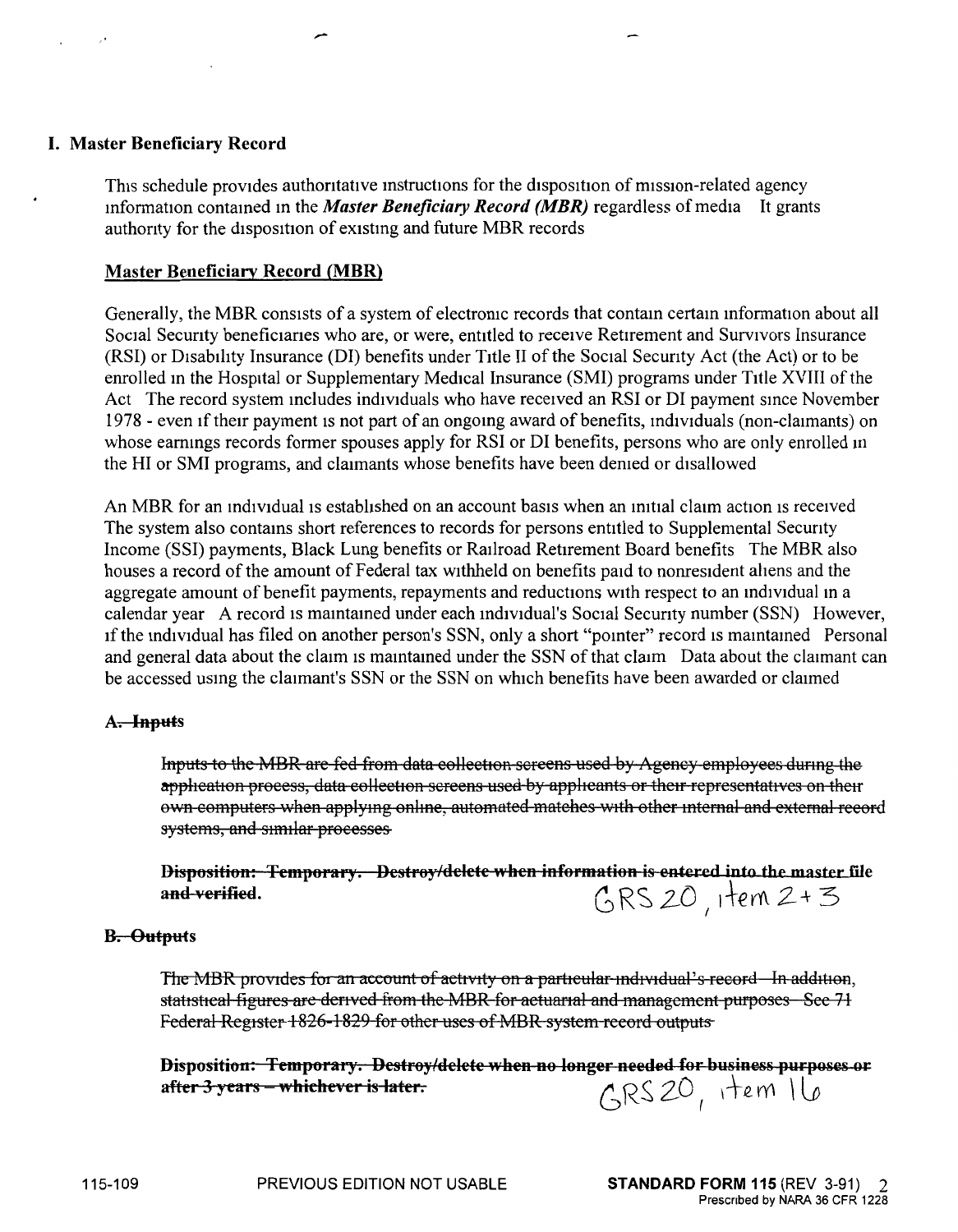### **C. Master File**

 $\mathbf{r}$  .

The MBR under an individual's SSN contains data about a claim record SSA stores such data in the MBR to respond to inquiries, generate follow-ups on beneficiary reporting events, computer exception processing, statistical studies, conversion of benefits, and generating records for the Department of the Treasury to pay the correct benefit amount The content of this information includes personal identification data about an mdividual, such as name, date of birth, Social Security number, marital status, spouse's and children's information, benefit amounts, current address and direct deposit data as well as processmg actions taken that affected entitlement to benefits and the amount of benefit payment Reference to an SSN record on the MBR would be expected to occur during the lifetime of the number holder, durmg the lifetime of the number holder's auxiliary beneficiary, or after both such lifetimes

When a beneficiary or representative reports certain changes to the claimant's status or information, the facts are updated m the MBR

#### **There are three types of data for each claim account number:**

**Account data:** This includes the primary insurance amount, insured status of the SSN holder (if no monthly benefits are payable), data relating to the computation (use of military service credits, railroad retirement credits, or coverage credits earned under the Social Security system of a foreign country when the claim is based on a totalizatlon agreement), and, if only survivor's benefits have been paid, identifymg data about the SSN holder (full name, date of birth, date of death and verification of date of death)

**Payment data:** This includes the payee's name and address, data about a financial institution (if benefits are sent directly to the institution for deposit), the monthly payment amount, amounts of any existing overpayments on the record with documentation of its recovery

**Beneficiary data:** This includes personal information (name, date of birth, sex, date of filing, relationship to the SSN holder, other SSNs, benefit amount and payment status), and if applicable, information about a representative payee, data about disability entitlement, worker's compensation offset data, estimates and reports of eammgs, or student entitlement mformation

#### **Disposition: Temporary.**

**Destroy/delete the MBR record on an individual's SSN 300 years after the number holder's date of birth.**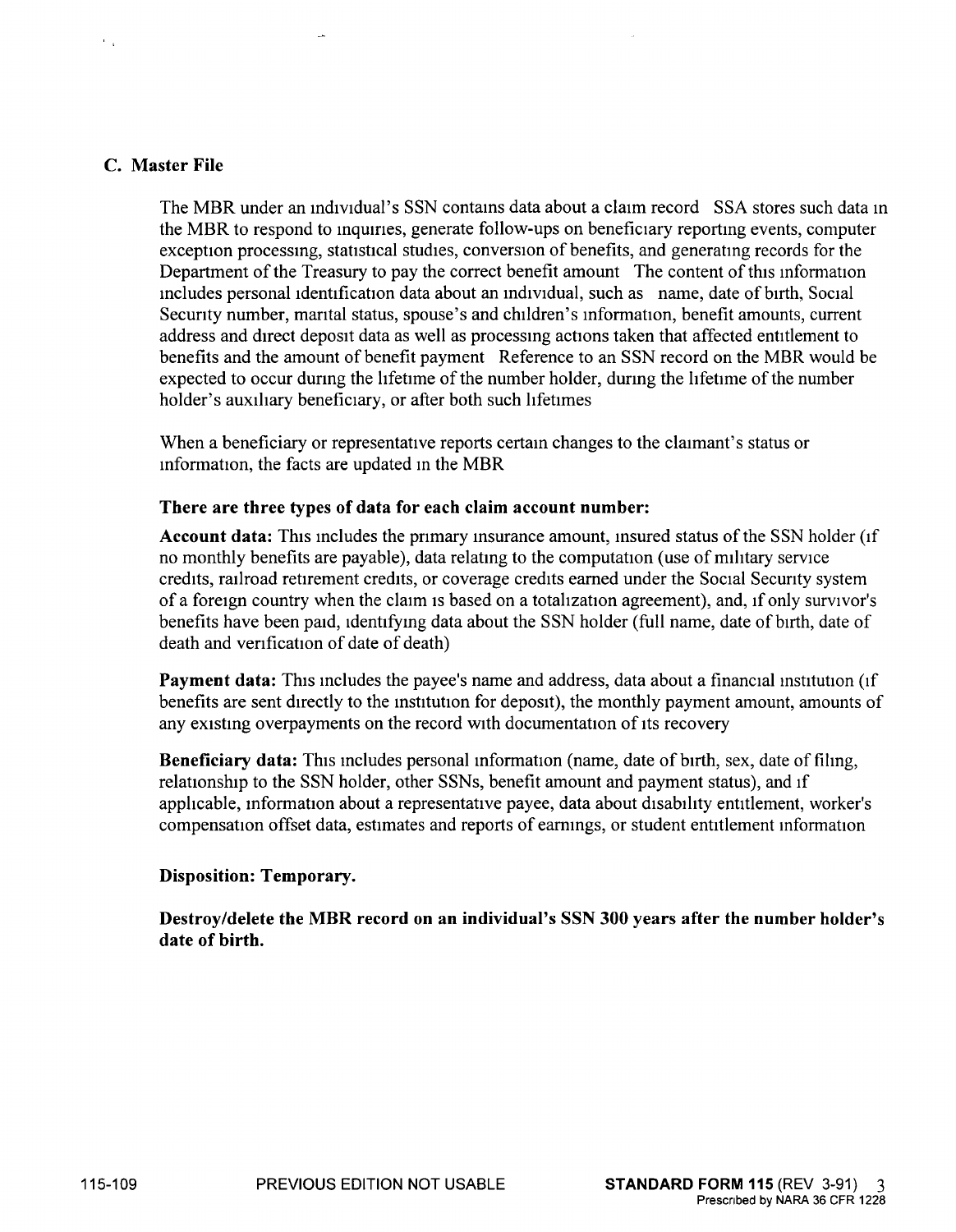$\mathcal{C}_{\mathcal{A}}$ 

The followmg are examples where claims will be mamtamed beyond the scheduled penod for destruction

I Fraud, Abuse or Misuse -- All claun file records where possible fraud, abuse or misuse have been identified or are mvolved m mvestigations of fraud, abuse or misuse will not be destroyed until the Office of the Inspector General provides approval to release such protection

2 Court Cases -- All claim file records mvolved m pendmg court cases or class actions will be protected from destruction until completion of all the legal actions and the Office of the General Counsel provides approval to release such protection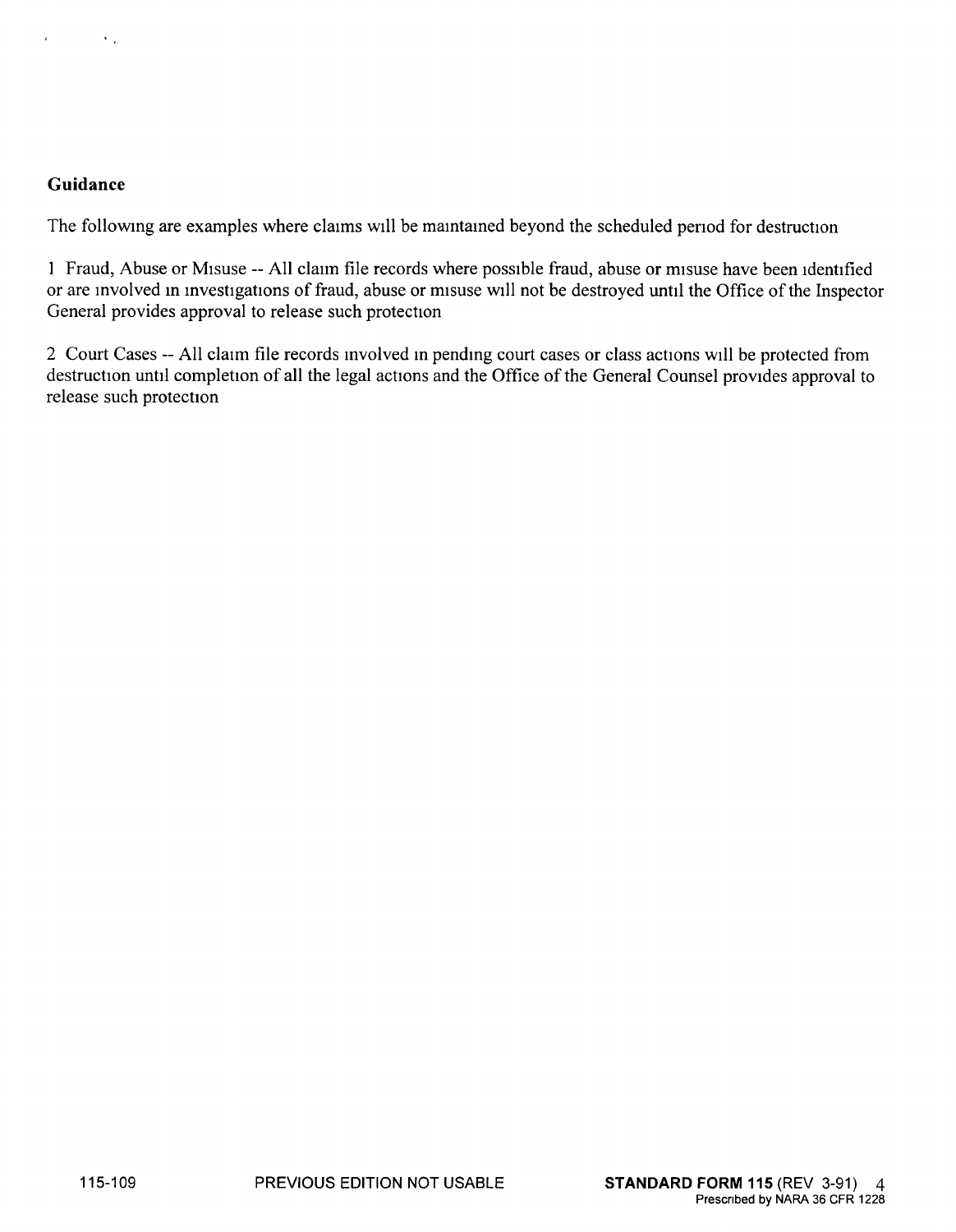## **General Counsel Statement**

I have reviewed the records and their respective proposed dispositions I am of the opinion that the records will be mamtamed for a penod of time sufficient to protect the legal and financial nghts of the government and of the people directly affected by the Agency's activities

komas W. Crowt  $\frac{WU}{W}$ <br>Feneral Counsel<br> $T W$ G

# **Agency Concurrence**   $\overline{\phantom{a}}$

Associate Commissioner, Office of Facilities Management

Commissioner, Office of Publications & Associat Logistics Management

ommissioner, Office of Management

Associate Commissioner, Office of Automation Support

Associate Commissioner, Office of Pubhc Service & Operations Support

Date

Date

 $9/10$ 

 $9/10/2009$ 

-------- Date

Date

**PREVIOUS EDITION NOT USABLE**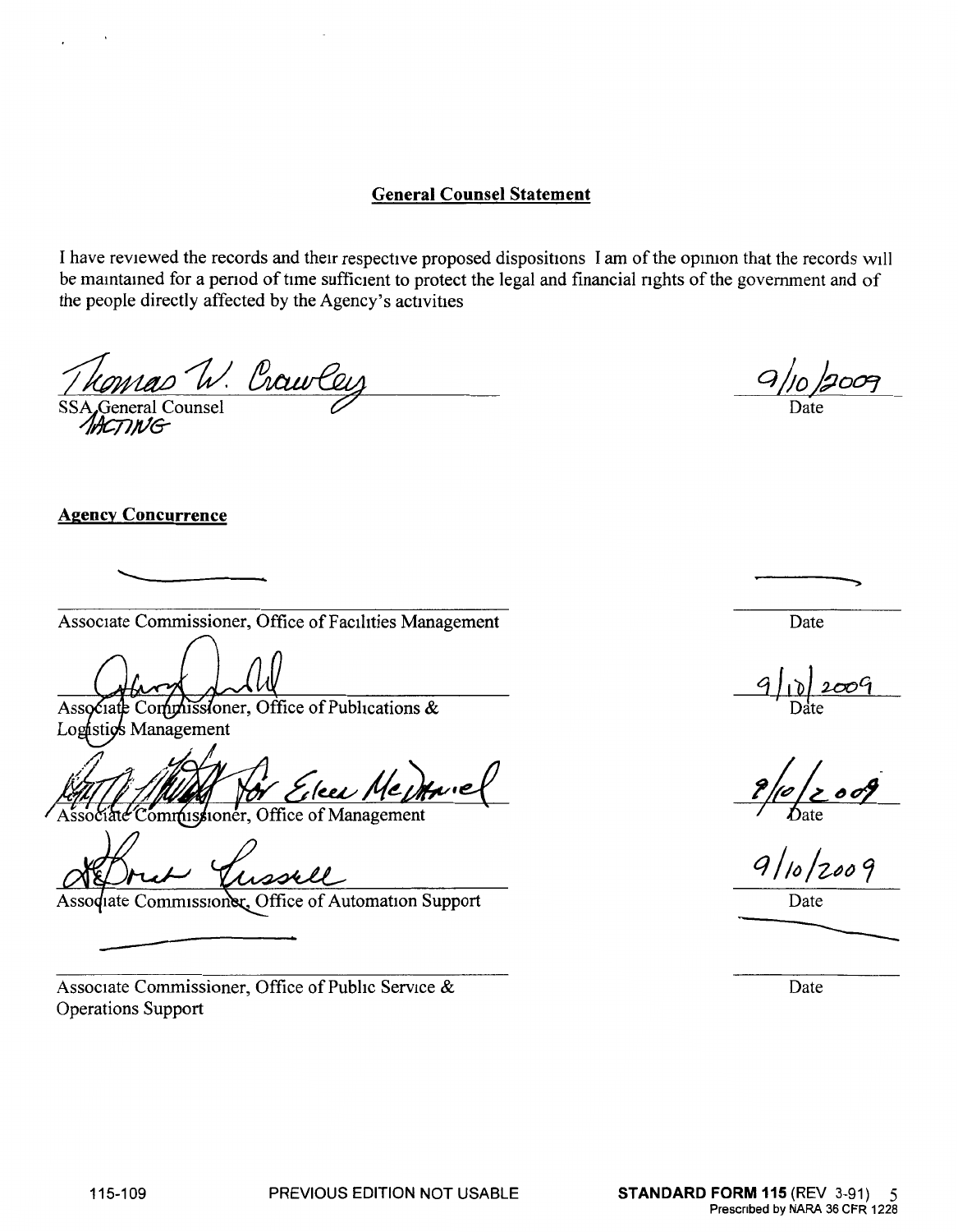Joseph Markevic for Pamela Mazershi Joseph Marlewic for Pames<br>ssociate Commissioner, Office of Quality<br>danagement<br>en Caroline Commissioner, Office of Disabil

Associate Commissioner, Office of Quality Data Management

Mas Cholier Commissioner, Office of Disability Systems

11 Willaski

Associate Commissioner, Office of Retirement & Survivors Insurance Systems

Panan for Tom Grzymski

Associate Commissioner, Office of Enterprise Support, Architecture & Engmeermg

Associate Commissioner, Office of Earnings, Date Enumeration & Administrative Systems

Associate Commissioner, Office of Applications & Date Supplemental Security Income Systems

Associate Commissioner, Office of Electronic Services Date

Associate Commissioner, Office of Electronic Services<br> *Marti Ecleur for Pluisflurer*<br>
Associate Commissioner, Office of Telecommunications &

Systems Operations

 $9/10/09$ 

Date

`

-----

 $\rightarrow$